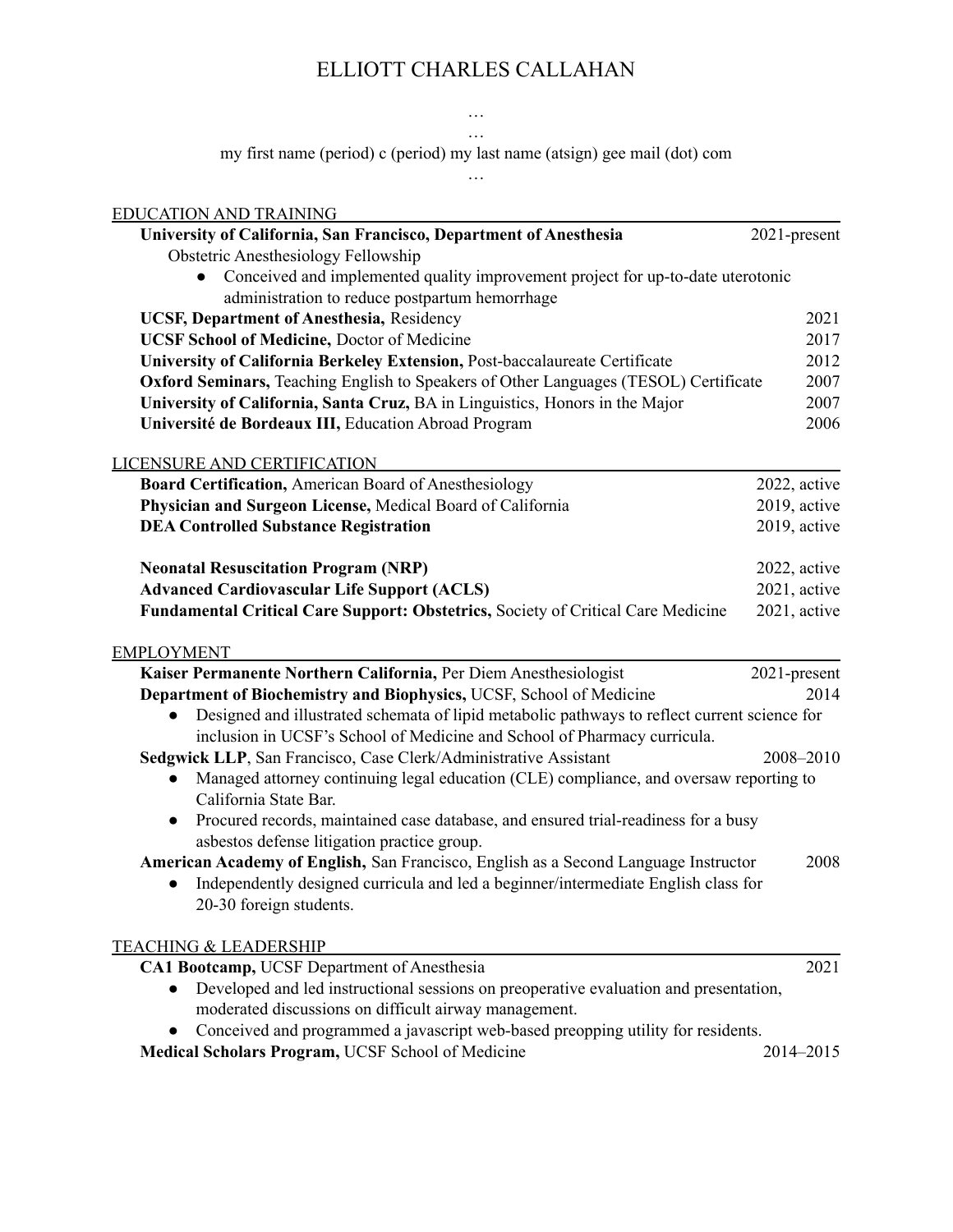- Designed materials and handouts to supplement MS1 curricula, led weekly review sessions synthesizing and reinforcing high-yield concepts to augment the learning of fellow students.
- **UCSF 5 th Street Homeless Clinic,** Student Coordinator/Director 2013–2017

● Managed clinic staffing and workflow. Organized mentorship counseling, social events, and patient care workshops for University of San Francisco pre-medical student volunteers.

## PUBLICATIONS

- **Callahan, E. C.**, Lim, S., George, R. B. (2022). *Neuraxial Labor Analgesia: Maintenance Techniques.* Best Practice & Research Clinical Anaesthesiology 36(1):17-30.
- **Callahan, E. C.**, Yeh, P., Carvalho, B., George, R. B. (2022). *A Survey of Labour Epidural Practices at Obstetric Anesthesia Fellowship Programs in the United States.* Canadian Journal of Anesthesia 69(5):591-596.
- Gajic, S., **Callahan, E. C.,\*** Brown, J. K., Elicker, B., Ley, B., Blanc, P. D. (2018). *Pulmonary Toxicity Associated with Pomalidomide.* The International Journal of Tuberculosis and Lung Disease 22(11):1383-86. **\*co-first author**
- **● Callahan, E.,** Davis, H., Lyon, J., & Matthewson, L. (2016). *Sqwéqwel'muta7 Sptakwlh: St'át'imcets Narratives by Qwa7yán'ak (Carl Alexander)*. Vancouver, BC, Canada: University of British Columbia Occasional Papers in Linguistics
- Katsumoto, T. R., Kudo, M., Chen, C., Sundaram, A., **Callahan, E. C.,** Zhu, J. W., Lin, J., Rosen, C. E., Manz, B. N., Lee, J. W., Matthay, M. A., Huang, X., Sheppard, D., & Weiss, A. (2013). *The Phosphatase CD148 Promotes Airway Hyperresponsiveness through SRC Family Kinases.* Journal of Clinical Investigation 123(5):2037-48.

### PRESENTATIONS & POSTERS

- *Evidence-Based Oxytocin Use for Cesarean Delivery: A Quality Improvement Project.* Society of Obstetric Anesthesiology and Perinatology (SOAP). Chicago. May 2022.
- *The Golden Hour: Intraoperative Preparation and Management for Neonatal Congenital Erythropoietic Porphyria.* Society of Obstetric Anesthesiology and Perinatology (SOAP). Chicago. May 2022.
- *Anesthetic Planning for Delivery for a Patient with Titin-Truncating Variant Mutation Complicated by Complex Arrhythmia.* Society of Obstetric Anesthesiology and Perinatology (SOAP). Chicago. May 2022.
- *● Epidural and Autism.* UCSF OB Anesthesia Journal Club. Apr. 2022.
- *Transfusion Preparedness.* UCSF OB Anesthesia/Maternal and Fetal Medicine Joint Rounds. Mar. 2022.
- *Labor Epidural Maintenance.* UCSF OB Anesthesia Refresher Series. Dec. 2021
- *An Environmental Scan of Labor Epidural Analgesia*. UCSF Anesthesia Research Day. Dec. 2021.
- *Vascular Access and Hemodynamic Management in a Unique Case of Aneurysm and Dissection.* Western Anesthesia Residents Conference. May 2021
- *Decisions, Decisions.* UCSF Department of Anesthesia and Perioperative Care Morbidity and Mortality Conference. Aug. 2020.
- *● Remifentanil … is Associated with Unexpectedly Unfavorable Outcomes.* UCSF Chronic Pain Clinic Resident Presentation. April 2020.